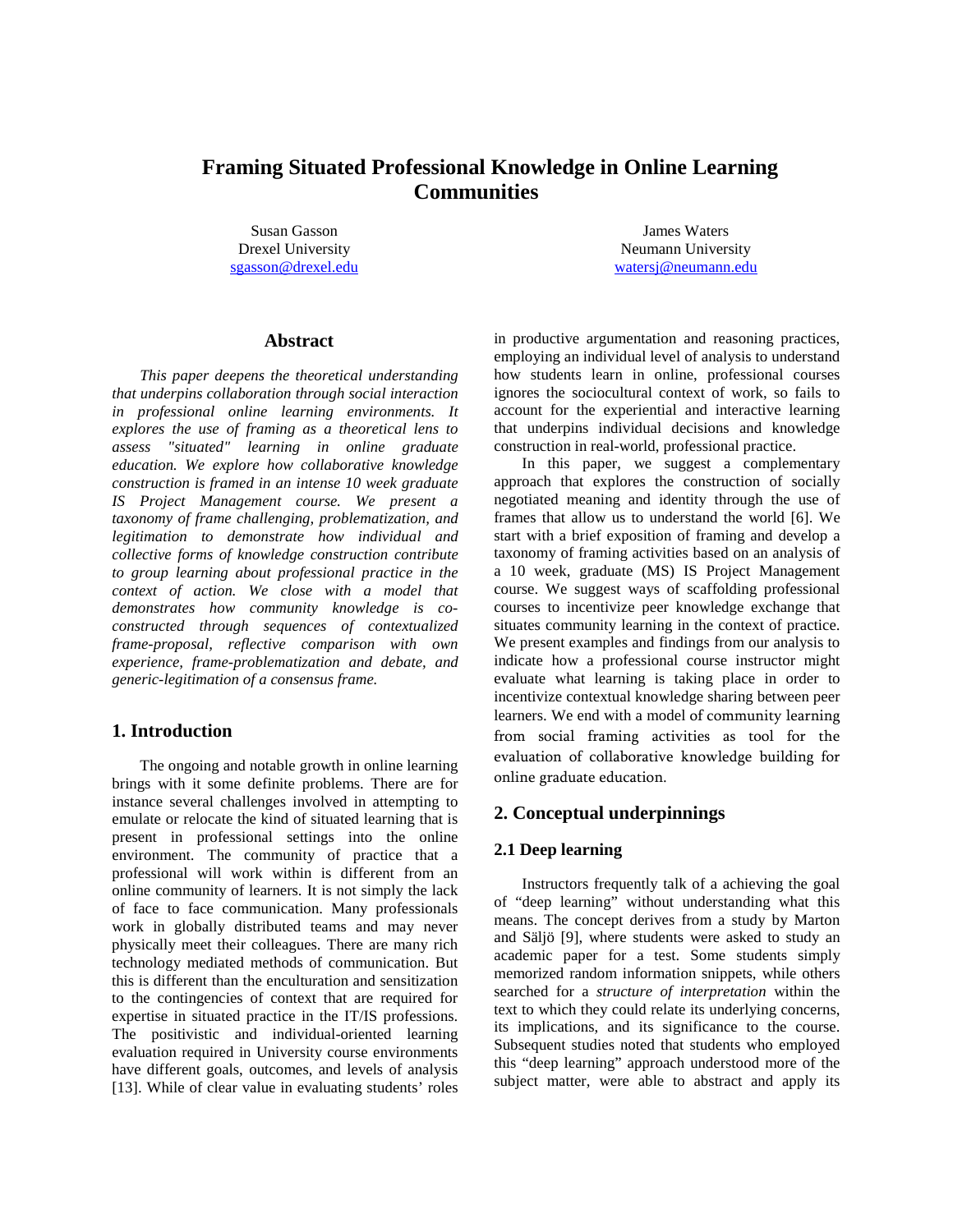principles to other contexts, and were able to identify key elements of course knowledge more effectively than those employing the superficial approach [12]. Deep learning therefore provides a mechanism by which students become sensitized to context-specific structures of interpretation, or "patterns" that indicate what elements to look for and how to act in novel situations [13].

#### **2.2 Making sense of the world through framing**

We call these structures of interpretation *frames* [of reference] [14]. Over many years we build a repertoire of frames, based on personal experience and on frames that others suggest to us in discourse [6]. Frames also derive from the implicit perspectives (skills) that we acquire through participating in joint practice with others, for example as a member of a specific community of practice [8]. In the MIS literature, these joint frames are referred to as "technological frames" after Bijker's studies of how technology is socially constructed [2]. We prefer the term frame as it has a wider and more technologyneutral meaning. Individuals with a similar experiential background, when confronted with similar situations will build frames that have large degrees of commonality. This is why we relate frames to *situated* knowledge: knowledge that is located in a specific situation or context of practice. The language used, the stories told and the belief-structures that are embedded into professional settings indicate a shared interpretation scheme, where members of a community of practice make sense of the world in very similar ways [8].

Sensemaking is integral to constructing a shared culture and sense of identity, that is communicated through language and practices that define "how we do things here" [16]. This allows people who collaborate in work or study to build a shared set of practices, culture, values, and norms that represent "professional practice" [8]. The existence of a shared set of meanings allows members of a community to work together without constantly needing to confer about what they should do next – or how they should do it – which reinforces the sense of community [16].

## **2.3 Learning through breakdowns**

Framing provides a common set of interpretations that allow us to make sense of a situation based on our experience of similar situations and our membership of professional groups [8]. But uncritical repetition of learned behavior leads us to act in automatic mode, where we don't stop to consider if we are doing things in the best way [6]. When we discuss or reflect upon

the processes of professional practice, we may be confronted by inconsistencies between what we assume or believe and what specific use or development process will achieve our goal. As a result, we may suffer a cognitive breakdown that causes us to reexamine the assumptions and beliefs that led to the initial frame. A *breakdown* is "a situation of nonobviousness" that makes us break out of our existing frame to reflect on the consequences of our actions [17, p. 165]. By exposing relevant aspects of how the current problem-situation is structured in our heads, we can surface our implicit assumptions and challenge the prevailing frame. Breakdowns allow us to make sense of when, why, and under what conditions various work practices succeed or fail [11]. For example, when we are confronted with a situation where software requirements have not been defined in advance of system development, we might realize that we cannot proceed with traditional systems development methods. We must either adapt our intended development method to surface requirements as we work, or adapt our planned process to gather requirements before we start development.

#### **2.4 Community knowing and learning**

We need to consider two levels of knowing in an online community of inquiry. One level captures the interactive framing and knowledge co-construction that occurs as individual participants build on the suggestions of others. The second form of community framing considers what the community knows or decides *as a community*.

The first form of community knowing takes place through interactions. The resulting knowledge is distributed as it is "stretched across" rather than shared between participants in the debate that produced it. Some participants will understand more than others about what was concluded between them, depending on their prior experience, which provides an interpretive filter for the knowledge they are presented with. Although the social and context-related framing that debate participants experienced during interactions may be lost to those who did not participate in the original discussion, an online learning environment can capture textual statements that show others' structures of interpretation. This is of value not just for researchers but also for the community of learners, who can use this as a form of transactive memory, leading to vicarious learning [15]. Both constituencies may observe the evolution of shared knowledge through both the content and process of discussions. New or extended frames of reference may be presented to the community but without substantial evidence or justification are unlikely to gain traction. Whenever an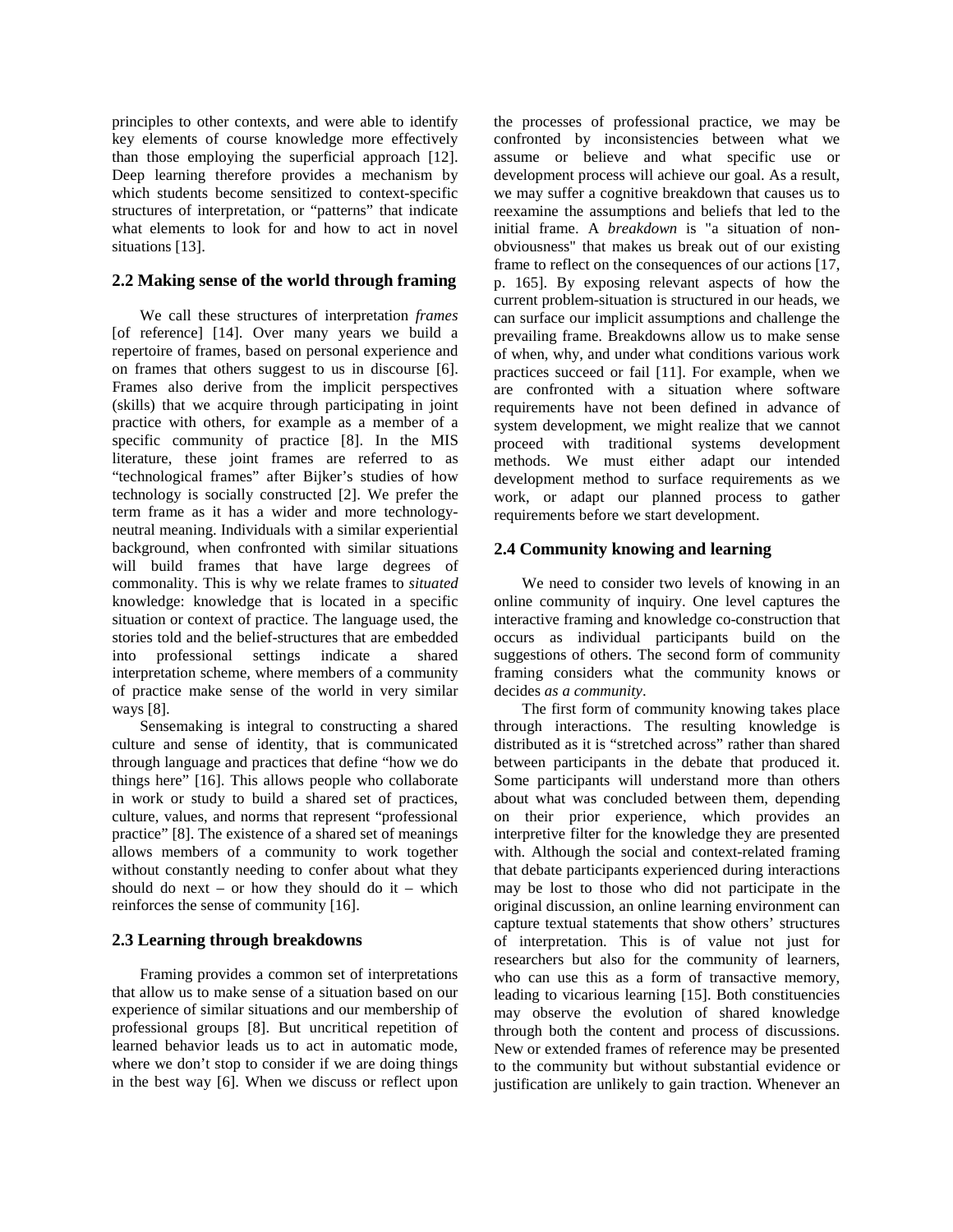online learner makes any kind of contribution to the community discussion they are (possibly unwittingly) exposing something about their frame of reference or their opinion of a community frame, even if it is only "I agree with Fred".

The second form of knowing is represented by a *community* frame that reflects how participants 'perform' professional work-roles using language and forms of expression that allow them to construct a shared identity through interaction [8]. The collective acceptance and reproduction of "what the community knows" provide a set of discursive acts that legitimize frames during debate, objectifying and "institutionalizing" community knowledge [1]. Students will reproduce prior debates in statements like, "a previous thread concluded that people skills are the most important quality for a project manager." This becomes accepted by others and forms a sort of community "truth."

A dominant community frame may obstruct innovation and learning, as it reinforces consensus and joint identity (and so is hard to break). But even consensus frames can be broken by sufficient evidence for its limitations or by the value found in a conflicting frame [6]. This occurs when social debate challenges our co-constructed perception of professional practice or when we essay that form of practice and it fails to achieve the desired outcome. After Foucault, we employ the concept of *problematization,* a technique where objects or situations are de-familiarized in order to provide an "object for thought" that exposes the internal structures and inconsistencies in participants' belief-systems [3]. Problematization is achieved by employing an analogy, metaphor, or deconstruction that highlights the inadequacy of the existing frame.

## **2.5 Community learning as group memory**

The persistent nature of online debate means that community members can go back to reference prior frames that were co-constructed through interactive discussion – this provides a form of *group memory* that verbal discussions lack. Online community members are aware of the perspectives of other users who interact with them, making their public statements for an 'audience' of non-interacting readers (lurkers or passive learners), critics (those with competing perspectives), supporters (those who have demonstrated similar frames), and moderators such as the instructor [10]. Frame persistence may cause students to become aware when their individual framing of a situation conflicts with previouslydiscussed ways of framing similar situations, causing a form of communal metacognition where they adapt and modify their perspectives to integrate prior

"community frames." This mechanism forms and reinforces a shared sense of identity, in terms of "how we think of practice here" [8]. Online discussions demonstrate a wide range of quality of contribution from participants [4]. One might assume that the kinds of framing behavior would illustrate similar levels of commitment to community knowledge building ranging from none at all to wholehearted engagement and iconoclastic behavior [15]. The frame content is conveyed through the language terms, metaphors, analogies, and stories recounted in discussion posts. This can be used to identify structural dimensions or elements relevant to the context of action that individuals employ to interpret a problem situation. As the focus of this study is collaborative sensemaking in a situated learning that is simulated by discussion of real-world problem-situations, we defined the content of a frame as representing *structures of interpretation* [16]. We used grounded theory analysis to explore the processes by which the structures of interpretation required for deep learning were individually and jointly constructed to produce community knowledge.

# **3. Research Method**

This paper presents findings from the analysis of a 10 week graduate Information Systems Project Management course at a North American University. The examples explore how discursive interactions (role-behaviors) and the framing and co-construction of situated knowledge come together to provide a multi-level framework for community learning that provides indicators of how we may simulate experiential learning in professional online courses. Data were gathered from the asynchronous, online discussion boards that formed a key component of online graduate Information Systems and Information Science courses at a North American University. Our goal was to develop a theory of knowledge construction via framing, an approach that has not been applied to online learning previously. We therefore used a grounded theory approach to data collection and analysis [5]. Our core category was defined as the framing process, defined as imposing some structure of interpretation on a problem-situation (the object of student discussions). We employed co-coder resolution of meaning rather than co-coder comparison, as it is more constructive to identify where there are differences of interpretation and discuss these until both researchers understand them in depth, than to predefine a concrete coding scheme that prevents category emergence. Following van Gorp [7], we produced a matrix of two dimensions of open coding to compare interaction effects between students' framing perspectives (structural frameworks for the problem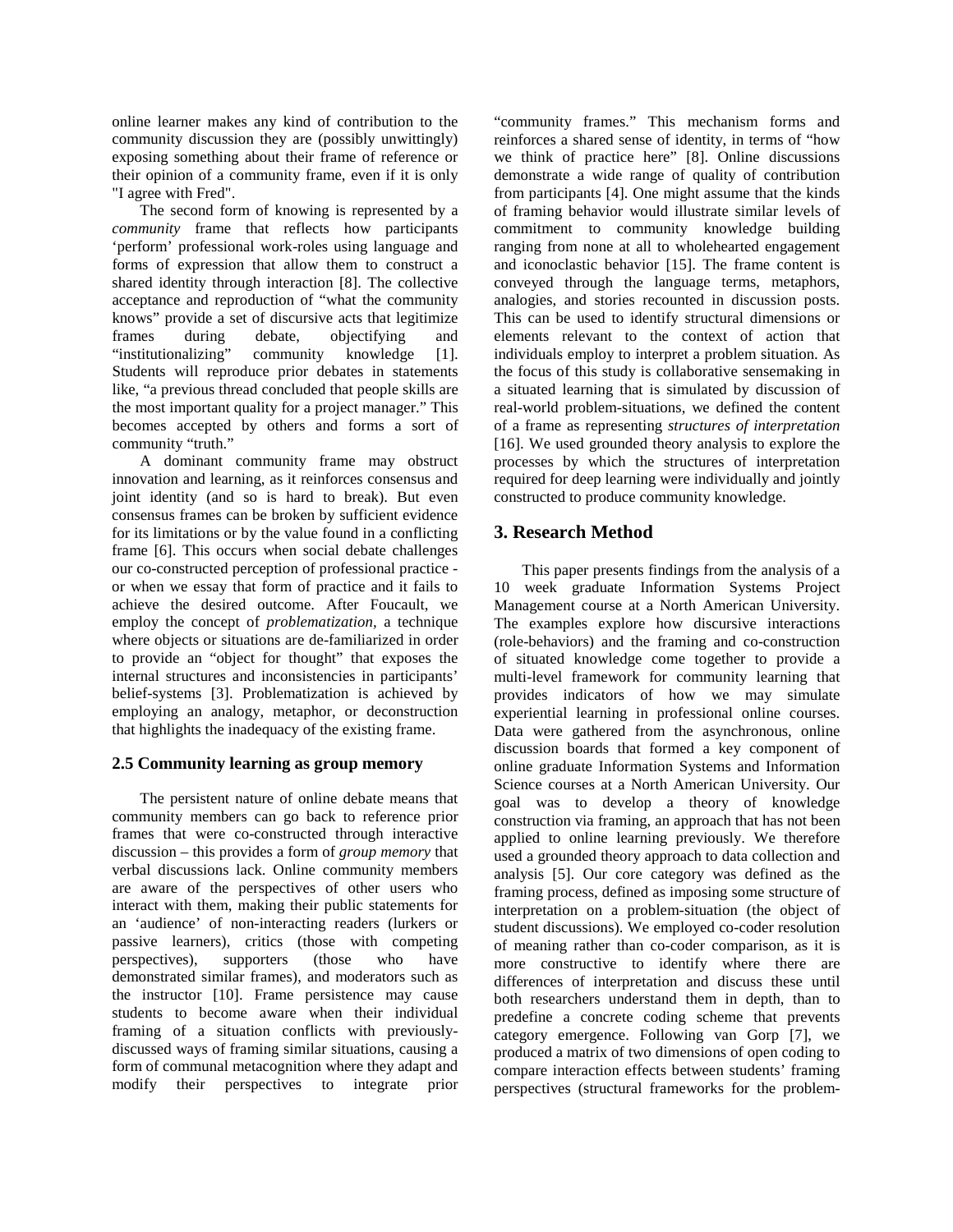situation identified in discussion content) and students' reasoning devices (knowledge-construction behaviors).

The grounded theory analysis was supplemented with visualization tools (graphs, distributions, social network models, and sequence maps) to uncover patterns in the emerging categories of framing. These were recorded in memos, which formed the basis of another round of constant comparative coding. The substantive theory presented here results from a single course (although we did adopt a constant comparative approach between discussion threads and weeks of discussion). It suggests a tentative theory of framing in communities of inquiry that may assist in preparing for, and managing, interactive situated knowledge construction in online professional courses.

Students do not expect to engage in peer-learning in online courses, so will revert to didactic forms of question-response directed to the instructor unless they are directed to behave otherwise. We provided students with a grading rubric that rewarded interactive debate and which incentivized knowledge-building by asking students to "complicate the debate by developing ideas from other students". Early, formative feedback was provided to manage expectations, critiquing the extent to which a post advanced new ideas or developed the ideas of others. Students were encouraged to communicate the *contextual* aspects of professional practice (e.g. "I'd like to see concrete examples of when and how this is important").

## **4. Framing knowledge in debate**

## **4.1 Problem-framing and knowledge-building**

Early analysis suggested that students actively built on – and developed - the frames suggested by others. This was encouraging, as it meant incentives to stimulate communal knowledge building were working! Table 1 shows an extract from a discussion thread considering the question "What skills are most important to Software Project Management?" Student S10 frames a response to the question by arguing that, while an ability to understand the project scope, and experience with the project management methods in use are both important, interpersonal skills, problem definition and group leadership are more important. This statement followed from a few early posts, where students had suggested that the ability to communicate, organize project resources, and translate the requirements so that all stakeholders understood what was being proposed were key PM skills. S10 is building on these early statements in this post, to relate what are abstract posts by others to a specific example. They explain the example, and then synthesize their framework with key elements that others had proposed.

The power of a story in mobilizing frame adoption is illustrated by the way that subsequent participants in the thread do not adopt the formal (synthesized) frame that S10 ended with, but the initial frame that the story illustrated. S7 comments on the narrative, then adds a dimension to the framework that is suggested by their own experience, problematizing the frame by presenting two alternate constructions for the failure in S10's story. S10 rejects S7's problematization, explaining that the failure resulted from a lack of understanding of the system "problem" which caused the PM to focus on low-level task management aspects of the project. S23 picks up the dichotomy, problematizing the frame by suggesting that complex problems need a framework where the known requirements are managed with simple project methods and the unknown requirements are investigated using a separate method. They note that this requires a more knowledgeable and experienced manager than in S10's story – although they do not explain this well. Finally, S9 enters the fray, to synthesize the discussion, explaining the issues that S23 failed to make clear and assembling the learning points suggested by various participants into a framework that relates practice to the context of a typical IS development project.

#### **4.2 Problem-framing and knowledge-building**

Exploring the role of various framing behaviors in community knowledge construction, we were able to define a set of categories that combined the two dimensions. Our categories of framing behavior are defined in Table 2, focusing on their role in framing community knowledge, as distinct from the turn-taking and interactive argumentation behaviors that are typically analyzed in online discourse. This allowed us to model the processes by which community knowledge - knowledge that served as a learning resource for course members – was co-constructed, tested, problematized and modified, and generalized to become a legitimate community perspective.

# **5. Analyzing Community Learning**

## **5.1 Role of influencers in framing knowledge**

As we continued with the analysis, we realized that a core set of "influencers" were framing the debate for others, by posting various types of contribution. To understand these influences, we mapped the social network of knowledge sources (who read whose contributions in Blackboard transaction log data) and the network of collaborators (who interacted with whom in discussions to co-construct community knowledge) [15].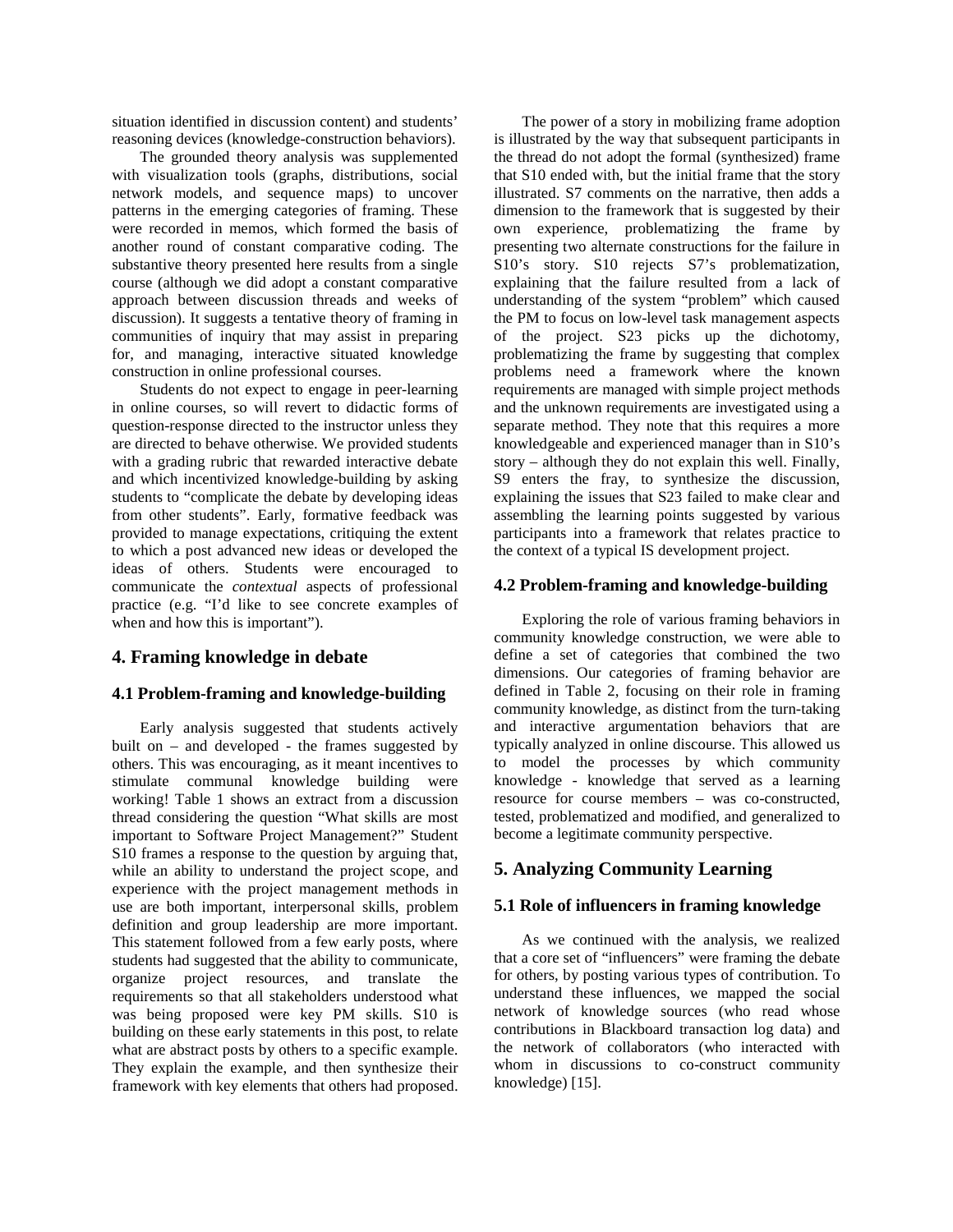| ID | <b>Content-struct. Behavior</b> |                                 | <b>Discussion statement</b>                                                                                                                          |
|----|---------------------------------|---------------------------------|------------------------------------------------------------------------------------------------------------------------------------------------------|
|    | S <sub>10</sub> Initial frame   | Delineating                     | [S10] If the PM has great interpersonal skills, ability to grasp the project's                                                                       |
|    | structure                       | frame                           | specifications and is familiar with agile development, then the projects run                                                                         |
|    |                                 | dimensions                      | smoothly. If the PM is very good at using PM applications and tools, but                                                                             |
|    |                                 |                                 | not at problem definition or resolution or group leadership, then the project                                                                        |
|    |                                 |                                 | wanders and resources are squandered. On one project, the PM held weekly                                                                             |
|    | Contextualized                  | Framing via                     | conference calls. During the week, team members posted issues to a central                                                                           |
|    | example                         | story                           | list. Then, on the weekly call, the PM asked us the status of these issues.                                                                          |
|    |                                 |                                 | However, we needed to also discuss why these issues arose, revisit the<br>original customer specifications to make sure we're still working toward   |
|    |                                 |                                 | the right goal and update our project plan which then impacted our resource                                                                          |
|    |                                 |                                 | allocation and budget. So, we ended up having a separate weekly meeting                                                                              |
|    |                                 |                                 | to move issues and the project forward and eventually our PM moved to                                                                                |
|    |                                 |                                 | another project. What do I see as the key project management skills?                                                                                 |
|    |                                 | Modified frame Frame structural | Communication: Large group leadership skills and listening skills. Critical                                                                          |
|    | structure                       | synthesis                       | Thinking: When issues, conflicts, problems, etc. arise, the PM can look at                                                                           |
|    |                                 |                                 | all angles of the problem and lead the team to consensus on problem                                                                                  |
|    |                                 |                                 | statement and resolution while keeping the team within project constraints.                                                                          |
| S7 | Initial frame                   | Agreement with                  | Your comments about the importance of PMs' interpersonal skills vs. tool                                                                             |
|    | structure from                  | frame                           | competencies ring true to me. In my experience, it's very easy to get so                                                                             |
|    | S <sub>10</sub>                 | dimensions                      | absorbed in using tools that we forget what we're trying to accomplish with                                                                          |
|    |                                 |                                 | them. Would you say that the ability to manage people first and tools                                                                                |
|    | Added<br>dimension              | Questioning the<br>frame        | second is another important quality for project managers to have?                                                                                    |
|    |                                 |                                 | I'm not convinced Agile is appropriate for all projects.  In the experience                                                                          |
|    | Additional<br>contextual        | Problematizing<br>the frame     | where you ended up holding separate weekly meetings with and without                                                                                 |
|    | dimension                       |                                 | the PM, it sounds like the PM preferred traditional processes whereas you<br>and the team favored a more iterative process. Do you think that        |
|    |                                 |                                 | personality issues or process inadequacies ultimately forced you to hold                                                                             |
|    |                                 |                                 | separate weekly meetings?                                                                                                                            |
|    | S10 Initial frame               | Reiterate frame                 | You've identified THE major skill: ability to manage people. Tools can be                                                                            |
|    | structure                       | dimensions                      | learned and used and applied. People skills are much harder to come by.                                                                              |
|    |                                 |                                 | We all have a natural ability to work with others, but sometimes it takes a                                                                          |
|    |                                 |                                 | lot of experience and training to maximize those abilities.  In my                                                                                   |
|    | Implicit                        | Rejects S7's                    | example, the PM had a great personality and was a good listener. But, he                                                                             |
|    | emergent                        | problematization                | didn't really understand the fundamental problem that we were trying to                                                                              |
|    | dimension                       |                                 | solve. He was bringing a solution that worked very well in another hospital                                                                          |
|    | (similar to S7's)               |                                 | and was trying to get us to change our problem statement to fit the solution.                                                                        |
|    |                                 |                                 | He worked with me to try to improve the process, but he could not get past                                                                           |
|    |                                 |                                 | how our on-going work-flow did not fit into his template.                                                                                            |
|    | S23 Initial frame               | Agreement with                  | I couldn't agree more that the ability to manage people is vital to project                                                                          |
|    | structure                       | frame                           | management  it can be so easy to be stuck in a vacuum with tooling,                                                                                  |
|    |                                 | dimensions                      | ignoring important process issues throughout the organization and failing to                                                                         |
|    |                                 |                                 | fully align human resources to achieve the buy-in you mention                                                                                        |
|    | Additional                      | Explicit                        | The one thing that stood out to me this week was the idea of "hybrid                                                                                 |
|    | contextual                      | problematization                | PMLC" for projects that have conflicting needs, making it difficult to                                                                               |
|    | dimension                       |                                 | overlay pre-made PM templates like the war story you mention.                                                                                        |
| S9 | Initial frame                   | Agreement with                  | $\langle$ S10>, you make an interesting point that if the PM is very good applying                                                                   |
|    | structure                       | frame                           | all the project management tools and methodologies, but lacks people                                                                                 |
|    |                                 | dimensions                      | skills, the project may not run as smoothly. Tools can be learned - but                                                                              |
|    |                                 |                                 | having the appropriate leadership and people skills are harder to teach. I                                                                           |
|    | Additional                      | Frame                           | also like your story about the PM that had a great personality and was a<br>good listener. Although that PM had some great qualities, the ability to |
|    | dimension                       | Expansion                       | adapt to their current environment is critical for a PM. Project                                                                                     |
|    | from $[S23]$                    |                                 | Management is not a one size fits all methodology - each project is                                                                                  |
|    | Expanded                        | Integrative                     | different, as well as, each project manager is different in how they                                                                                 |
|    | frame                           | synthesis                       | approach projects. But, as a PM, I think it's important that you must be                                                                             |
|    | dimensions                      |                                 | able to adapt to various types of projects - technical, business, etc.                                                                               |

**Table 1. Analysis of problem framing (content structure) vs. knowledge building (behavior)**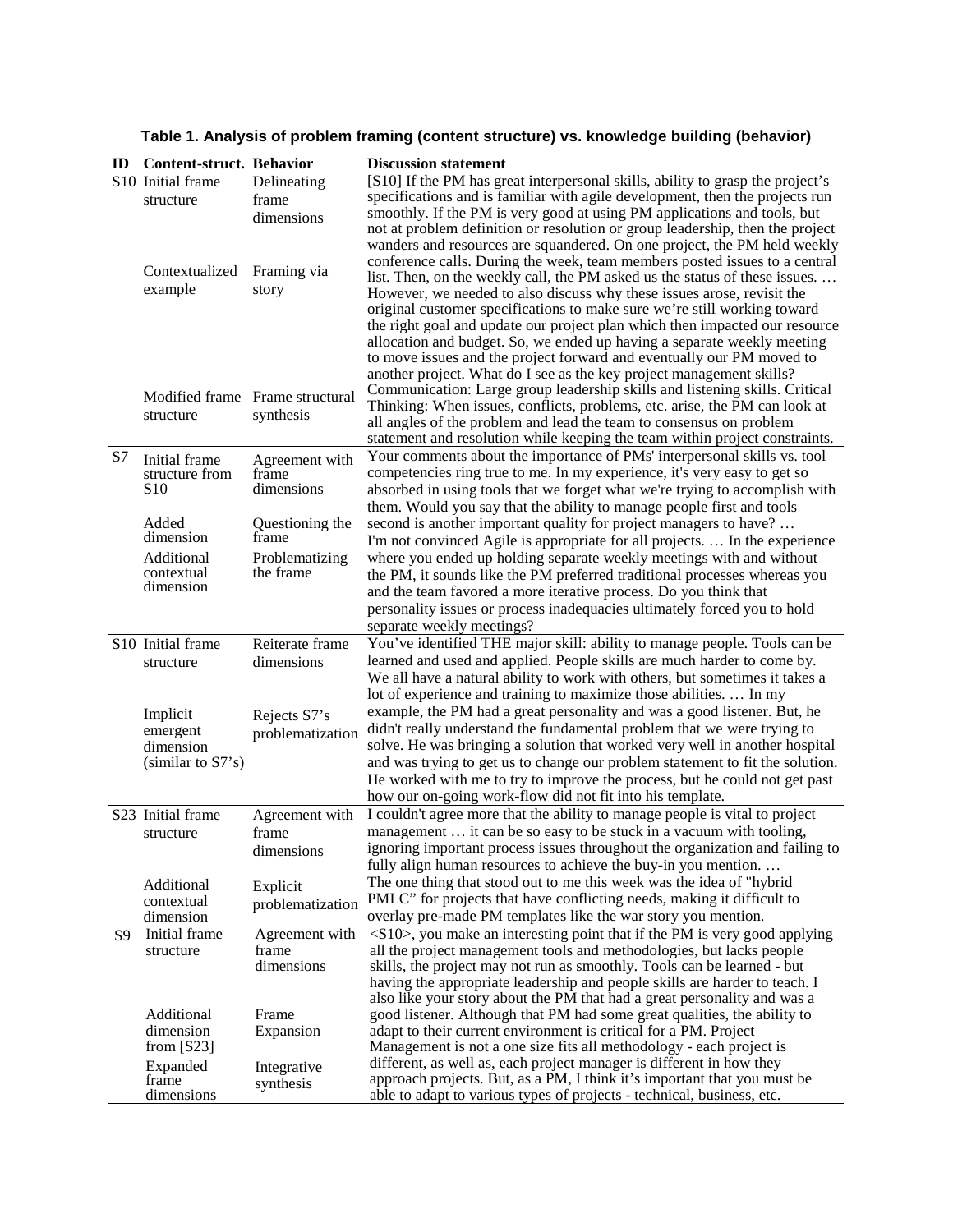| Category                              | Description                                | <b>Example from student discussions</b>                                                                                     |
|---------------------------------------|--------------------------------------------|-----------------------------------------------------------------------------------------------------------------------------|
| Situated framing:                     | Proposed an explicit                       | It is important to work with a small pilot group of users and                                                               |
| examples, stories                     | structure of meaning                       | stakeholders to test and improve the first version. One of our facilities                                                   |
|                                       | based on learner's                         | went through this when developing a Clinical Virtual Desktop                                                                |
|                                       | experience. Provides a                     | platform. The technology was developed and tested for a small pilot                                                         |
|                                       | lens in through which to                   | group first, deployed for 3-6 months with that pilot group on one                                                           |
|                                       | understand a concept,                      | nursing unit and then rolled out unit by unit to make sure that the new                                                     |
|                                       | process, or problem,                       | system could handle the volume. While piloting to the small group                                                           |
|                                       | with dimensions that                       | we encountered many issues which we were able to resolve before                                                             |
|                                       | structure the frame.                       | we delivered to entire user community. It was very successful.                                                              |
| Contextualization:                    | Suggests a structure of                    | Wysocki (2014) explains that a project is not just something you do                                                         |
|                                       | framing by analogy interpretation based on | around your house on a weekend and that there is an actual definition                                                       |
|                                       | common situations                          | of the word project and anything else that does not fall within that                                                        |
|                                       | considered analogous to                    | meaning is not a project. I'm not sure I fully agree because even                                                           |
|                                       | problem-situation                          | something that needs to be completed around the home may have a                                                             |
|                                       |                                            | timeline, budget and real significant purpose, but I'll just humor him.                                                     |
| Framing by                            | Analyzes problem-                          | I propose some qualities of an effective project manager through the                                                        |
| exemplar:                             | situation using                            | lens of "Shuhari", a Japanese philosophy of learning and mastery                                                            |
| conceptualization                     | frameworks taken from                      | with roots in martial arts.  Shuhari posits that achieving mastery                                                          |
| using process                         | exemplars of process or                    | requires a deep knowledge of the fundamentals, then the ability to                                                          |
| framework or                          | object design that work                    | innovate and challenge the fundamentals, and finally the wisdom to                                                          |
| object-design                         | in other situations.                       | creatively apply experience to novel situations [web-reference].                                                            |
| Situated reflection:                  | Analyzes assumptions                       | At my company, once a project is complete, there's a call for lessons                                                       |
| testing fit of                        | about problem-situation:                   | learned which would be specific things that worked well or didn't                                                           |
| prevailing frame                      | by testing fit between                     | work well through the project. They are then captured $\&$ incorporated                                                     |
| with context of                       | prevailing frame $\&$                      | in the applicable SOP for use on future projects. This is a great way                                                       |
| problem-situation                     |                                            | example of prof. practice to get best practices that are applicable to our specific company.                                |
| Situated critique:                    | Questions underlying                       | I'd like to know how much money is saved with this application. If                                                          |
| questioning the                       |                                            | assumptions of the frame the provider is large enough, the savings should justify the resources                             |
| frame                                 | that need to be                            | needed to complete this project in a timely fashion. In my experience,                                                      |
|                                       | understood in more                         | we don't do a very good job at identifying the "opportunity" for                                                            |
|                                       | detail                                     | savings before a project is initiated.                                                                                      |
| Frame synthesis:                      | Learner pulls together                     | That seems like a good way to put it. The standards, or the core                                                            |
| integration of                        | the discussion for others,                 | elements make up a list of must-do. "Best practices" offer guidance                                                         |
| structural elements                   | suggesting an explicit                     | on ways of delivering the core elements. This way, a PM can look at                                                         |
| across posts                          | structural framework                       | the core elements and think about whether all the core elements are                                                         |
|                                       | that results from                          | needed for a project, then look at a list of "best practices" and think                                                     |
|                                       | cumulative debate                          | about which suits the project more.                                                                                         |
| Frame breakdown: Discusses cause of   |                                            | Standards and best practices are not the same thing.  adherence to a                                                        |
| expose lack of fit                    | cognitive dissonance                       | standard can be measured objectively. If IT professionals fail to                                                           |
| between frame and                     | introduced by trying to                    | comply with standards, action can be taken against them. Neither of                                                         |
| context                               | fit prevailing frame to                    | these hold true for best practices. I cannot objectively say, for                                                           |
|                                       | problem-situation.                         | example, that your project is moving at 80% as quickly as if you were                                                       |
|                                       |                                            | using a different PMLC.                                                                                                     |
| Problematization:                     | Identifies key structural                  | I've never worked as a game developer, but I've heard that "death"                                                          |
| critique via                          | elements of the                            | marches" (working 80+ hours a week, for more than 2 months)                                                                 |
| metaphors,                            | prevailing frame that                      | leading up to game releases are standard. Worse, it's common                                                                |
| situational                           | don't fit with a context                   | practice to lay off nearly the whole team after a game is completed                                                         |
| analogies, or                         | of problem-situation to                    | This seems to indicate low morale. But if games are released on time,                                                       |
| deconstruction                        |                                            | expose false assumptions on budget, and to spec. (and sell millions of copies), should the                                  |
|                                       | and biases.<br>Deals with frame            | project be considered a success?                                                                                            |
| Reframing:                            |                                            | For applications that are in-scope for IT Sarbanes-Oxley (SOX)                                                              |
| propose alternate                     | breakdown or                               | compliance, any changes made to their production environment must                                                           |
| frame to replace<br>one with poor fit | problematization by                        | go through a change management process that adheres to SOX<br>standards. As a result, this does add somewhat of a waterfall |
|                                       | proposing alternate                        |                                                                                                                             |
|                                       | frame with better fit                      | approach to development that would typically be more agile.                                                                 |
| Legitimation:                         | Produces a generalized                     | A common struggle, which we have experienced firsthand in this                                                              |
| Generalization of                     | statement of a prevailing                  | class, is trying to estimate project duration. For unpredictable projects                                                   |
| frame for                             | frame that resulted from                   | we need to use a story telling (scenario) approach. Involving our end                                                       |
| community                             | debate, to legitimize                      | users and our team we can map out the project features. If we time                                                          |
|                                       | reuse in debates or                        | box our features, we can predict where we can complete in time and                                                          |
|                                       | assignments.                               | when the project will slip.                                                                                                 |

**Table 2. Community knowledge-framing behaviors**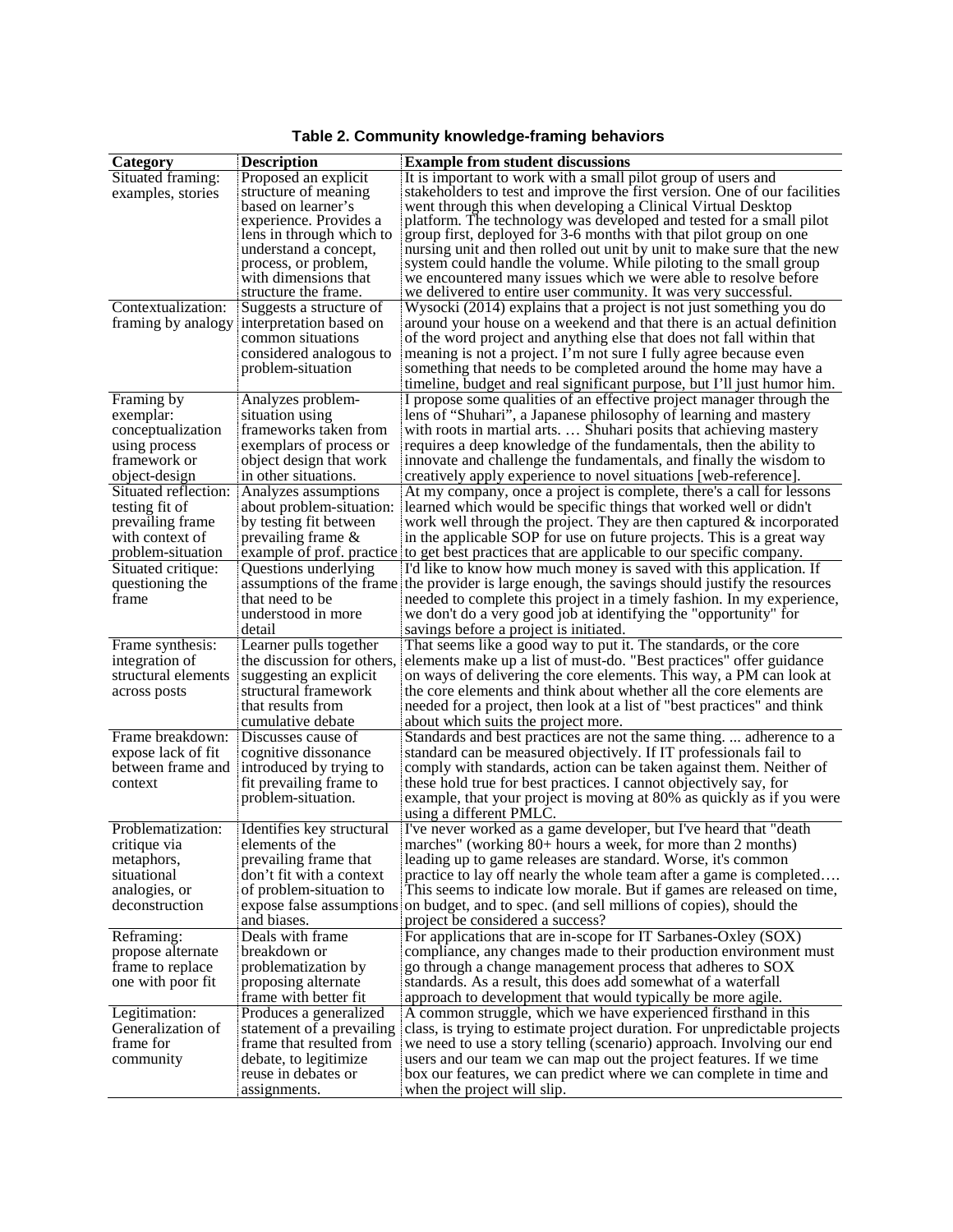

**Figure 1. Knowledge Sources**

Figure 1 shows how students accessed the posts of other students as a source of knowledge. We removed instructor interactions from the data so we could understand the role of peer learners in community knowledge-building. We employed a directional social network analysis, to understand who read whose posts. The in-degree centrality of this social network provides a measure of who was most influential in the network of peer learners. This measure is indicated by the size of the nodes in Figure 1. We also mapped the outdegree centrality (the extent to which a student read the ideas of others). This measure is indicated by the darkness of node shading in Figure 1. So the larger the node, the more other students read their contributions; the darker the node, the more they read course discussion posts to inform their framing of the situation. It can be seen that there is a large core of influencers shown in Figure 1: S1, S4, S7, S9, S10, S13, S15, S19, S20, S22, and S23.

With the exception of S1 and S23, all of these students read the posts of other intensively. In fact, seven students out of the class of 27 - S1, S4, S7, S10, S13, S19, S23 - accounted for 45% of all message reads, demonstrating that our influencers, mostly, had an insatiable curiosity! These students also encouraged longer threads of discussion, indicating that other students found their posts interesting and worth debating – which generally led to more complex framing debate, with the greater variety of perspectives reflected in more advanced or subtle frames.

When we examined the social network of discussion interactions, this revealed a much smaller core of influencers, as shown in Figure 2. The node

size in Figure 2 indicates a student's degree centrality (connectedness to other community members). The colors indicate the degree of betweenness centrality: the darker the node, the more that student mediated between clusters of other students, the lighter the node, the more that student just interacted with a few other contacts.



**Figure 2. Framing Collaborators**

Three students stand out as central to the flow of discussion in collaborative knowledge-building: S4, S7, and S19. S7 might be regarded as the epitome of a student engaged in deep and collaborative learning. S7 was active in all 4 categories of framing including synthesis and generalization (which were relatively rare behaviors). S7 also appears as highly central both in terms of posts read and messages posted as shown in the diagrams below . Only S4 shares similar (read) source and collaboration degree-centrality, but S4 fails to go beyond fairly mundane exposition, "playing it safe" with uncontentious framing suggestions in most posts. S7 had the 2nd highest overall number of posts (S10 had 76) and typically attempts to engage others in discussion by acknowledging and critiquing important points, e.g.:

*"I'm curious how that might work, because as you mention, it is difficult to compare methodologies between companies since even those that are the same in name may be different in practice."* [S7 response]

So what made S4 so influential? S4 did not engage in an outstanding number of "advanced" (high-level abstraction) framing posts, post contentious content, or even post a great deal (S4 only contributed two-thirds of the number of posts made by S7). But S4's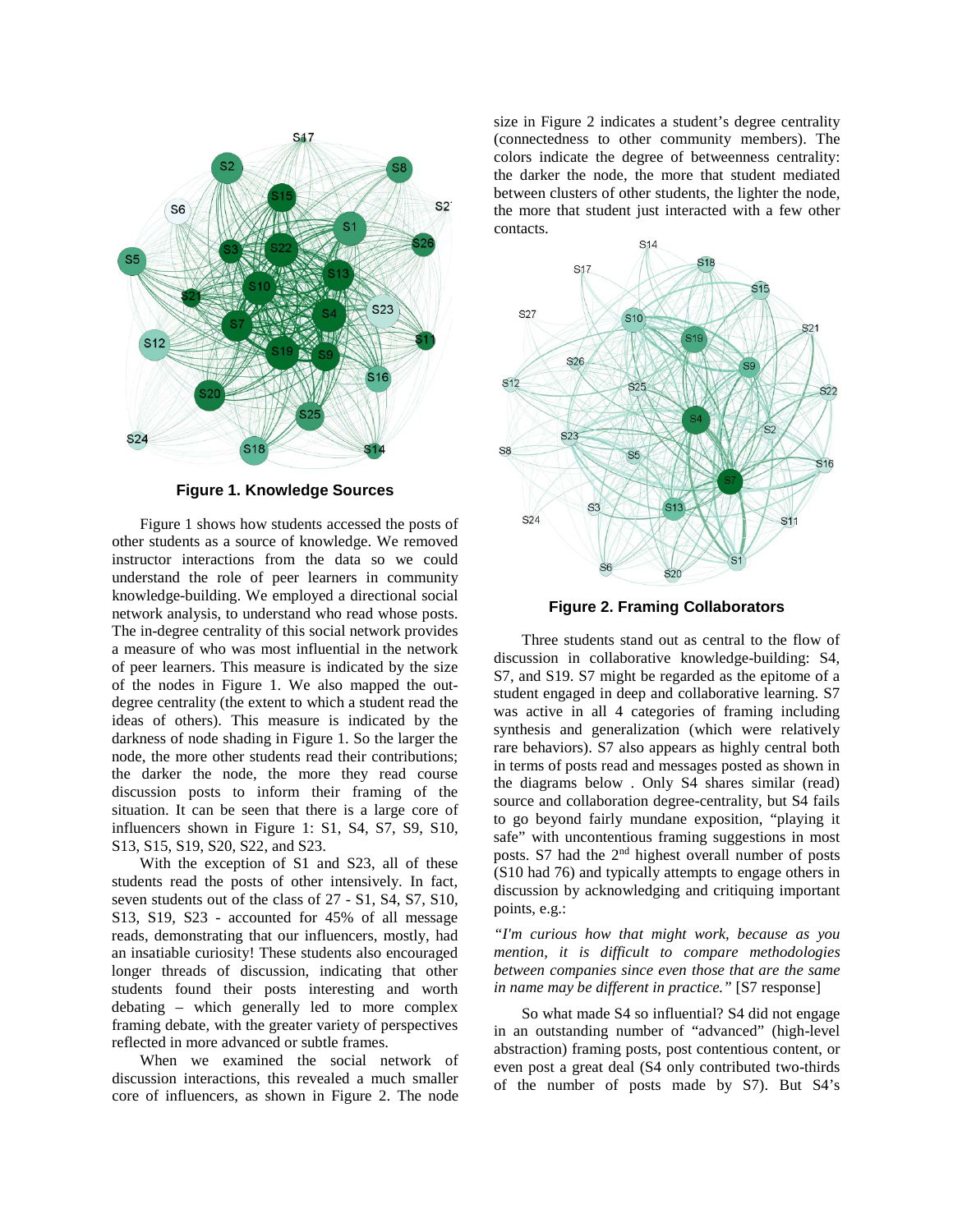background was interesting. They had extensive (25 years) experience in systems development, database support, and system administration, and had worked in the Healthcare IT sector for the past seven years. So this student communicated a great deal of contextual knowledge in peer interactions - and was recognized by others for this knowledge. In comparison, S7 had worked in IT development for only four years – although this was a remarkably reflective, aware individual, who obviously thought deeply about the context of their work. S19 also had extensive experience – but in data communications network management and support, rather than software development. Again, this was an exceptionally thoughtful individual, who reflected constantly on various aspects of the problem situations presented to students for discussion and would often revisit the discussion several times to make meaningful contributions.

None of the next three most influential students in discussion interactions had a background in software development. Two were employed in healthcare, as administrators responsible mainly for insurance and management of patient care. The third worked as a systems support analyst supporting a school district. All of these students had enchanting stories to tell – and all three were in the lead in leading the more challenging and complex framing discussions.

## **5.2 Community Knowledge-Building Processes**

Using a qualitative data analysis software package (MaxQDA), we analyzed the sequences of framebehavior, as shown in Figure 3, where purple indicates categories of context-related framing, red indicates categories of frame reflection and testing, teal indicates categories of abstract-modeling, and blue indicates legitimation and generalization.



**Figure 3. Sequences of Framing**

As one would expect with human debate, there was no definitive (absolute) sequence of framing, but we did discern a general pattern, which was that one or more posts that employed context-related framing behaviors (Situated framing, Contextualization, or Framing by exemplar) would be followed by one or more posts that employed frame reflection and testing (Situated reflection, Situated critique, or Frame breakdown), these would be followed by one or more posts that employed abstract-modeling (Problematization, Reframing, or Frame Synthesis), followed by a Generalization/Legitimization post (these two categories were combined as they appeared to serve the same purpose).

We found that it was common for threads and posts to start by calling upon prior knowledge, either in terms of explicit acknowledgement ("One thing that I've noticed in many people's threads is …") or implicit use of a frame that had been discussed previously ("Two key points that were brought up that I feel really nail project management are …").

Many threads appeared to reflect upon or problematize the framing suggested in prior threads, demonstrating persistence of community knowledge across threads. It was clear that students were building upon what others had said *across* weeks of discussion which spanned multiple topics, as well as *within* weeks of discussion (focusing on a single topic). For example, one student commented at the start of a new thread: *"I know what S7 will say to this idea before I even propose it, but I'm going to say it anyway!"* referring to a previous week's discussion on a related topic.

Community knowledge is maintained through the discussion record, which students use strategically by focusing their effort on reading contributors whom they perceive as most knowledgeable. But persistency of community knowledge is also maintained in people's minds, as they accumulate *proxy*-*experiential* knowledge via peer discussions.

The frequency of framing behaviors, together with a meta-level categorization of these behaviors is shown in Table 3. We had expected students to be less aware of the assumptional frameworks and biases that they bring to a situation, so we were surprised at how frequently students explicitly problematized the prevailing frame. Explicit problematization posts made up one-eighth of all discussion posts (many posts made multiple contributions to framing, as shown in Table 1, but for the purposes of mapping a complex set of discussions, we categorized posts by their main contribution behavior). Contextual framing was the next most popular category of post, as students discussed how to make sense of the problem situation. With the exception of problematization, the "higher level" framing behaviors were relatively rare.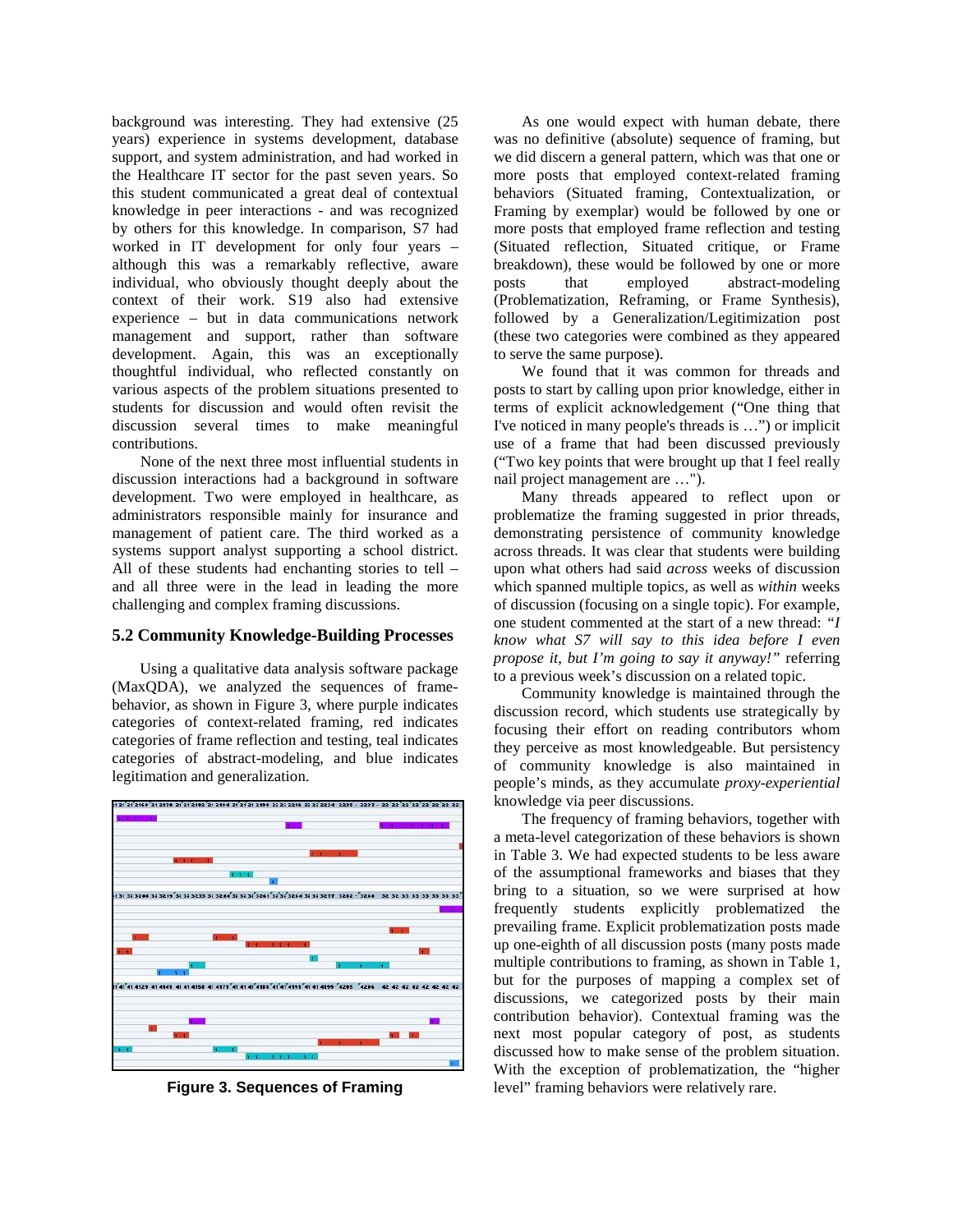## **6. Discussion of Findings**

Table 3, below, summarizes the four meta-levels of framing that we defined from our analysis, based on grouping the framing behavior categories shown in Table 2. It became apparent from the sequence analysis shown in Figure 3 that framing behaviors followed a typical pattern of contextual or situational framing, followed by reflection upon and testing of frames for their fit with similar contexts and situations. Sometimes students would start a discussion with an implicit frame suggested by the instructor (in the problem situation discussion) or by other students in prior threads – these threads would still follow the same pattern, but with the assumptions underpinning the initial framing treated as legitimized community knowledge at the start of the thread. The high rate of problematization indicates that we may have conflated two separate behaviors, related to different mechanisms of problematization, or this may indicate that students are *much* more conceptually aware than instructors give them credit for!

Figure 4 illustrates the resulting model of community knowledge framing observed in this study. It demonstrates how students move between the first form of knowing, which builds individual, distributed knowledge (knowledge which is *stretched across – or between -* participants), and the second form of knowing, which builds and legitimizes group knowledge by proposing and contextualizing an emergent collective frame (knowledge which is *shared by* participants),. From the findings presented above, we conceptualize community knowledge construction as moving from an individual level of contextualization, through reflective fitting between the contextual factors suggested by others, in the contextual frame of students' own experience of similar situations or the frame provided by narrative accounts of the experiences of others. This results in

some form of problematization, as the assumptions and structures of interpretation are surfaced in a social context. Other discussants enter the debate, to qualify, modify, and reframe the problem-situation. Finally, the community agrees on a consensus perspective and this is objectified, generalized and legitimized through discussion, agreement, and summaries, to act as an object of community "truth" that can be built upon in future debates.



**Figure 4. Framing Community Knowledge**

The model in Figure 4 illustrates our initial conceptualization of how the various modes of framing that we observed combine to build a genericallysubjective form of community-accepted knowledge [16] through sequences of interaction. This is not an individual learning cycle, but reflects interaction effects between individual, community, and societal realities, in the social construction of reality [1]. In this context, interaction effects occur between individual framing (contextualization and reflection), interactive behavior (problematization), and community consensus-building (objectification/generalization).

| Meta-behavior     | Forms of framing (freq.)  | <b>Explanation</b>                                                  |
|-------------------|---------------------------|---------------------------------------------------------------------|
| Contextualization | Situated framing (152)    | Individual learners propose, critique, or adapt a frame by          |
|                   | Contextualization (101)   | reference to a specific context of application. Typically presented |
|                   | Framing by exemplar (139) | via a story, analogy, or needs of a specific type of situation.     |
| Reflection        | Situated reflection (144) | A proxy form of reflection-in-action, where learner uses            |
|                   | Frame challenging (76)    | examples from experience to test application of salient frame.      |
|                   | Frame breakdown (40)      |                                                                     |
| Problematization  | Problematization (104)    | Explicit or implicit exposure and replacement of assumptions        |
|                   | Reframing (55)            | using a metaphor, description of context in which frame does not    |
|                   | Frame synthesis (38)      | fit, or exploration of consequences.                                |
| Objectification   | Generalization and        | Abstraction and application to generic circumstances, to            |
|                   | Legitimation (35)         | legitimize frame and create a community knowledge object that       |
|                   |                           | can be accepted by all learners.                                    |

**Table 3. Four Levels of Framing Complexity in Collaborative Debate**